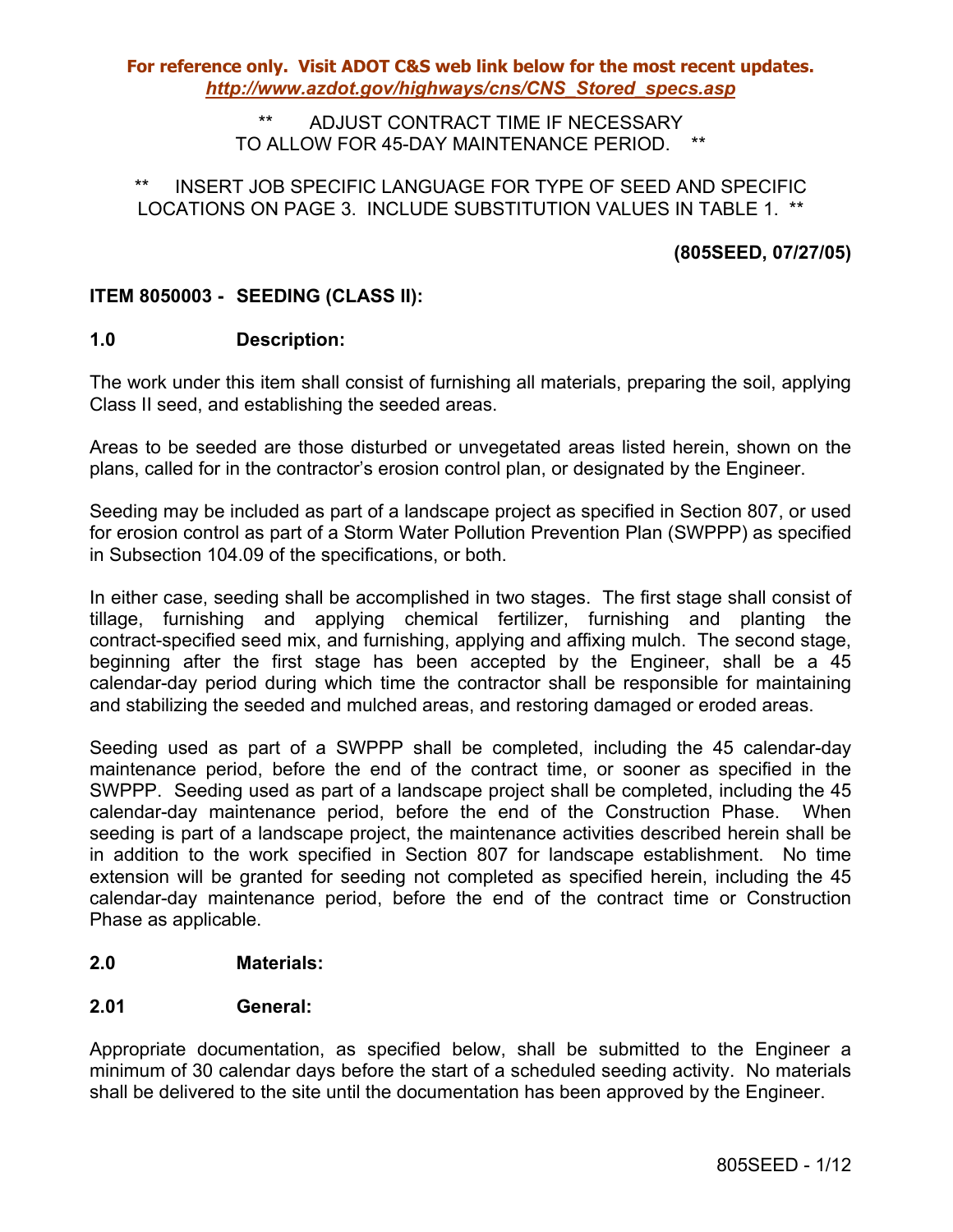Unless otherwise specified, Certificates of Compliance conforming to the requirements of Subsection 106.05 of the specifications shall be provided for all materials.

Unless otherwise specified, the contractor shall perform all testing, or provide test results to the Engineer from accredited laboratories as specified herein.

### **2.02 Seed:**

## **(A) General Requirements:**

The species, variety, and strain of seed (designated elsewhere herein as contract-specified seed) shall be as shown on the plans or as specified herein. The contract-specified seed shall be obtained from seed suppliers through harvesting of wildland collections, or fieldgrown seeds grown prior to or during the contract period.

Within 30 calendar days after the award of contract, the contractor shall submit the name of the seeding subcontractor to be used, along with written confirmation from seed suppliers and collectors, on their letterhead, that the source(s) for the contract-specified seed has been secured. If any of the contract-specified seed is expected to not be available during the contract period prior to seeding, in accordance with Subsection 2.02(B) below, the contractor shall notify the Engineer at this same time.

The seed shall be delivered to the project site unmixed in standard, sealed, undamaged containers for each seed species. Each container shall be labeled in accordance with the appropriate provisions of the Arizona Revised Statues and the U.S. Department of Agriculture rules and regulations under the Federal Seed Act. Labels shall indicate the variety or strain of seed, the percentage of germination, purity and weed content, the date of analysis which shall not be more than nine months prior to the delivery date, and testing information. A Certificate of Analysis from an accredited seed-testing laboratory, and conforming to Subsection 106.05 of the specifications, shall accompany each container of seed.

Unless otherwise approved by the Engineer, weed content of the contract-specified seed mix shall not exceed 0.5 percent.

The contractor shall provide all seed tag labels to the Engineer. No payment will be made for seed unless tag labels from all seed to be used on the project have been submitted as specified.

The contractor shall store seed under dry conditions, at temperatures of between 35 °F and 120 °F, and out of direct sunlight. Prior to using the seed, the contractor shall provide a certification letter to the Engineer that the seed was stored as specified herein.

Legume seed shall be inoculated with appropriate bacteria cultures approved by the Engineer, in accordance with the culture manufacturer's instructions.

Tetrazolium staining shall be acceptable to test for germination and hard seed. Cut or fill testing will not be allowed. As directed by the Engineer, seeds with an expiration date past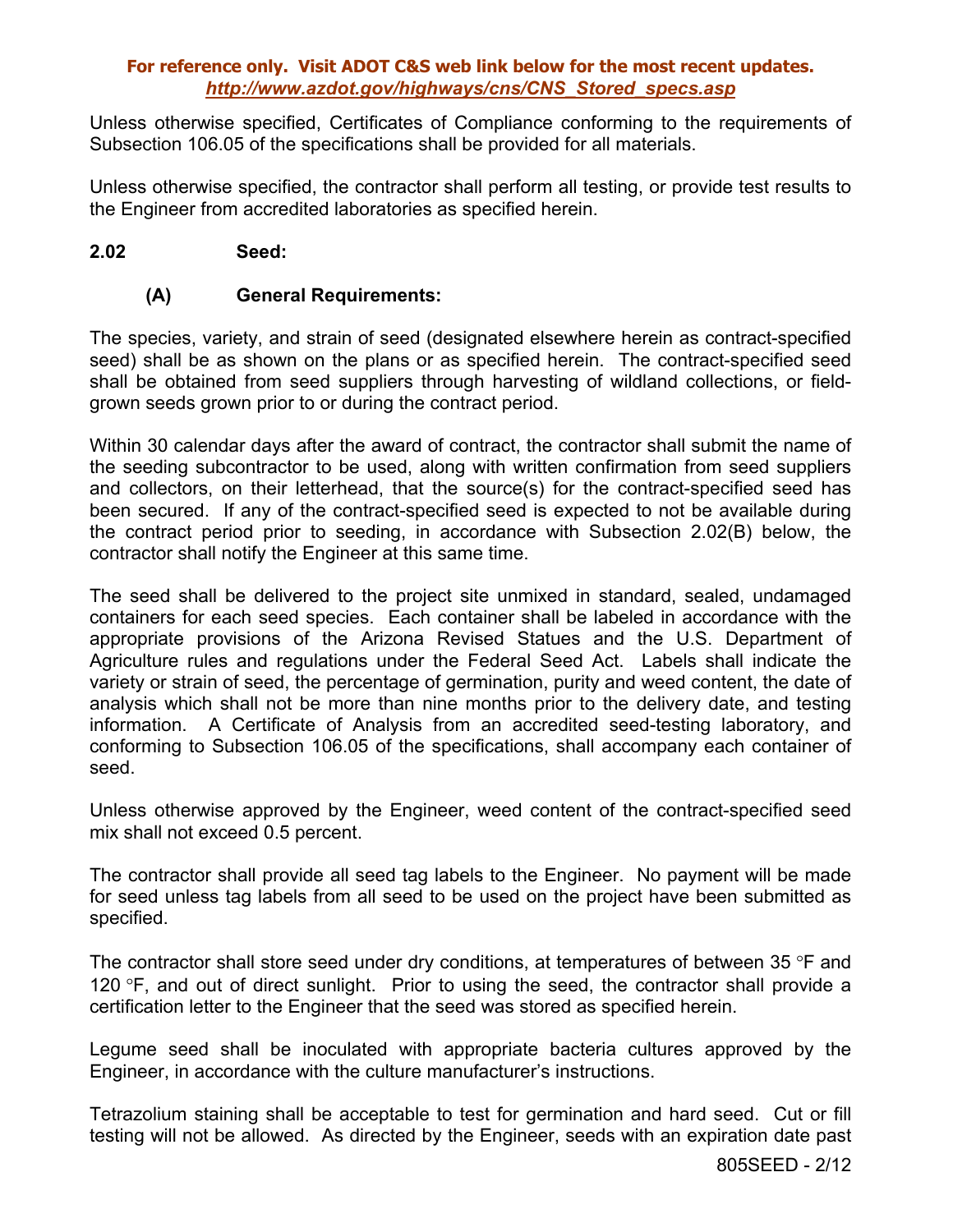the acceptable test date or not meeting the specified conditions for storage shall be retested by the contractor. The Engineer may perform random sampling of seeds throughout the project. Mixing of the specified seed at the project site shall be under the supervision of the Engineer.

Application rates of seed as specified are for Pure Live Seed (PLS). PLS is determined by multiplying the sum of the percent germination of seeds, including hard or dormant seeds, by the percent purity.

Seed mix species and the Pure Live Seed (PLS) rates are shown in Table 1 below:

# **\*\*\* INSERT JOB SPECIFIC LANGUAGE FOR TYPE OF SEED AND SPECIFIC LOCATIONS. INCLUDE SUBSTITUTION VALUES IN TABLE 1 BELOW.**

| TABLE 1               |                    |                                          |                                                          |  |  |  |
|-----------------------|--------------------|------------------------------------------|----------------------------------------------------------|--|--|--|
| <b>SEED MIX</b>       |                    |                                          |                                                          |  |  |  |
| <b>Botanical Name</b> | <b>Common Name</b> | <b>PLS Rate</b><br>(Pounds)<br>Per Acre) | <b>Per Pound Value</b><br>for Substitution<br>(see text) |  |  |  |
|                       |                    |                                          |                                                          |  |  |  |
|                       |                    |                                          |                                                          |  |  |  |

# **(B) Seed Substitution:**

No substitution of the contract-specified seed will be allowed unless evidence is submitted documenting that the contractor has made a diligent effort to obtain the contract-specified seed, from either seed suppliers or collectors, and that the contract-specified seed will not become available prior to the time specified for seeding in the contractor's approved construction schedule.

The contractor may also request a substitution if the lowest price available for the contract-specified seed is greater than 2.0 times the value shown in Table 1. The contractor shall provide documentation from a minimum of three seed suppliers or collectors supporting such request. Documentation shall include copies of the invoices from each supplier or collector. Only those invoices obtained within three weeks of the time specified for seeding in the contractor's approved construction schedule will be acceptable.

Should a substitution of the contract-specified seed be requested for one of the two reasons specified above, and the contractor's documentation is approved by the Engineer, the Department's Roadside Development Section will specify an alternate seed within five working days of the Engineer's approval of the contractor's documentation. The alternate seed will only be allowed when there is an insufficient quantity of the contract-specified seed, as determined in the previous two paragraphs, for the areas to be seeded as called for herein or as required for erosion control. The contractor shall obtain and apply the alternate seed, as required, to all such remaining areas. Unless otherwise approved by the Engineer, the approved alternate seed will only be allowed until such time that 805SEED - 3/12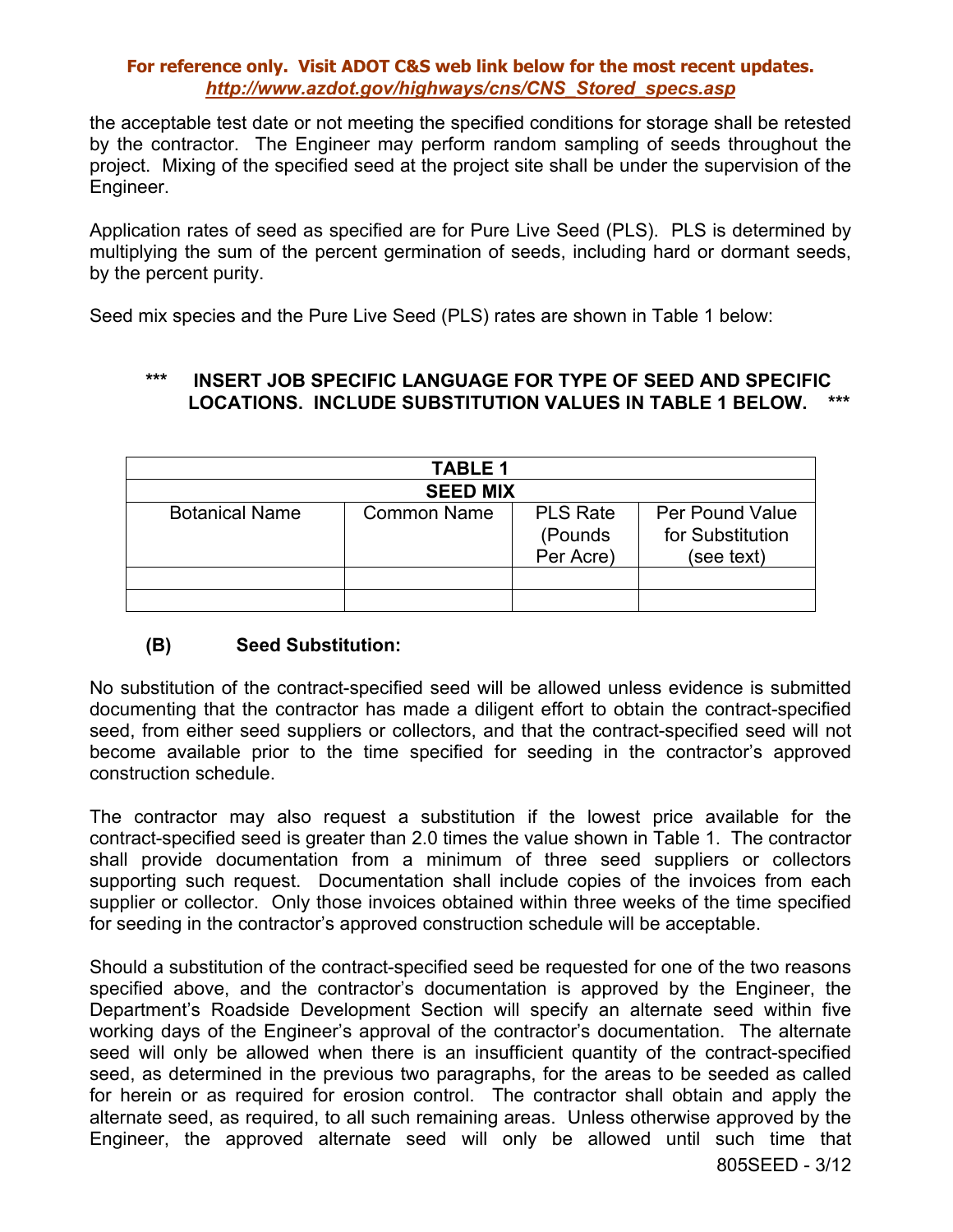contract-specified seed meeting the availability and price requirements specified herein can be provided.

For each pound of contract-specified seed not provided by the contractor, the value indicated in Table 1 will be deducted from the contract amount. The price per pound for the alternate seed selected by the Department, as specified above, will be determined in accordance with Subsection 109.04(D)(2) of the specifications. No additional adjustments will be made for substituting the alternate seed, the costs being considered as included in the contract item for seeding.

No payment will be made for areas seeded with unapproved seed.

## **2.03 Tacking Agent:**

Tacking agent shall be a naturally occurring organic compound and be non toxic. It shall be a product typically used for binding soil and mulch in seeding or erosion control operations. Approved types shall consist of mucilage or gum by dry weight as active ingredient obtained from guar or plantago. The tacking agent shall be labeled indicating the type and mucilage purity.

The contractor shall have the tacking agent swell volume tested by an approved testing laboratory using the USP method. The standard swell volume shall be considered at 30 milliliters per gram. Material shall have a swell volume of at least 24 milliliters per gram. Certified laboratory test results shall be furnished to the Engineer for each shipment of homogenous consistency to be used on project areas or as directed by the Engineer. Tacking agent rates shall be adjusted to compensate for swell volume variation. Material tested with lesser volume shall have the tacking agent rate increased by the same percentage of decrease in swell volume from the standard 30 milliliters per gram. Material tested with greater volume may reduce tacking agent rates by the same percentage of increase in swell volume from the standard 30 milliliters per gram. Tacking agent shall be pure material without other starches, bentonite, or other compounds that would alter the swell volume test results of mucilage, or the effectiveness of the tacking.

## **2.04 Wood Fiber Mulch:**

Wood cellulose fiber mulch shall conform to the requirements of Subsection 805-2.03 of the Standard Specifications, except as modified herein, and shall be from thermo-mechanically processed wood, processed to contain no growth germination inhibiting factors. The mulch shall be from virgin wood manufactured and processed so the fibers will remain in uniform suspension in water under agitation to form homogenous slurry. Paper products will not be considered as virgin wood. The wood fiber mulch shall have the properties shown in Table 2 below:

| <b>TABLE 2</b>                  |                  |  |  |  |
|---------------------------------|------------------|--|--|--|
| Virgin Wood Cellulose Fiber     | 90% min.         |  |  |  |
| <b>Recycled Cellulose Fiber</b> | 10% max.         |  |  |  |
| <b>Ash Content</b>              | $0.8\% +1.0.3\%$ |  |  |  |
|                                 | $4.5 + (-1.0)$   |  |  |  |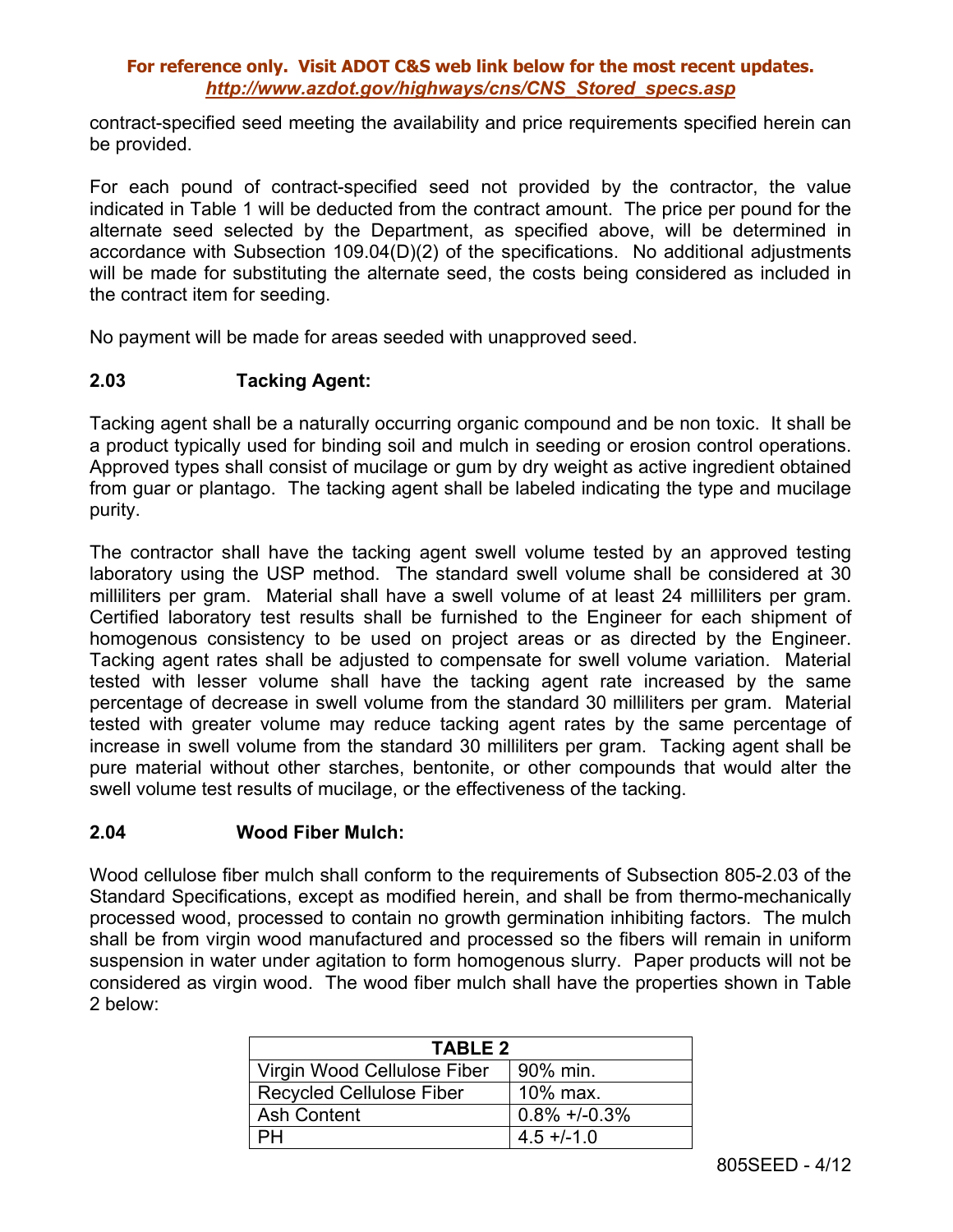| Water Holding Capacity | 10:1 (water:fiber)

### **2.05 Straw Mulch:**

Straw mulch shall conform to the requirements of Subsection 805-2.03 of the Standard Specifications, except as modified herein, and shall be from the current season's crop. A letter of certification from the supplier shall be required stating that the straw was baled less than 12 months from the delivery date.

All wheat straw shall be free from noxious weeds in compliance with the standards and procedures of the North American Weed Management Association (NAWMA) or the Arizona Crop Improvement Association (ACIA). The contractor shall provide documentation, including a transit certificate, and appropriate labels and/or marking twine, from the ACIA or NAWMA that wheat straw to be used for mulch is free of noxious weeds. The wheat straw shall be accompanied by the certification, labels and/or marking twine at the time of delivery to the project site. Wheat straw delivered to the project without such information will be rejected, and promptly removed from the project.

Rye straw and oat straw will not be acceptable.

## **2.06 Chemical Fertilizer and Sulfur:**

Chemical fertilizer shall conform to the requirements of Subsection 805-2.06 of the specifications and shall be the kind hereafter specified. Fertilizer shall be composed of a mixture of one part sulfur-coated urea 25-4-8, one part monammonium phosphate 11-52-0, and one part methylene urea 38-0-0. The sulfur-coated urea, a blended fertilizer 25-4-8, shall have 80 percent of the nitrogen defined as slow release, and contain 5 percent Iron, 10 percent sulfur and trace amounts of zinc and manganese. The resulting 24-18-2 chemical blended fertilizer, as specified herein, shall be applied at the rate of 200 pounds per acre. In addition to the fertilizer mixture, agricultural sulfur compounds, comprised of between 80 percent and 96 percent sulfur, shall be applied at the rate of 200 pounds per acre.

#### **2.07 Water:**

Water shall be free of oil, acid, salts or other substances which are harmful to plants. The source shall be as approved by the Engineer prior to use.

#### **2.08 Compost:**

Compost shall consist of composted organic vegetative materials. Prior to being furnished on the project, compost mulch samples shall be tested for the specified microbiological and nutrient conditions, including maturity and stability, by a testing laboratory approved for testing of organic materials. Written test results shall be submitted to the Engineer for approval.

Compost material shall be dark brown in color with the parent material composted and no longer visible. The structure shall be a mixture of fine and medium size particles and humus crumbs. The maximum particle size shall be within the capacity of the contractor's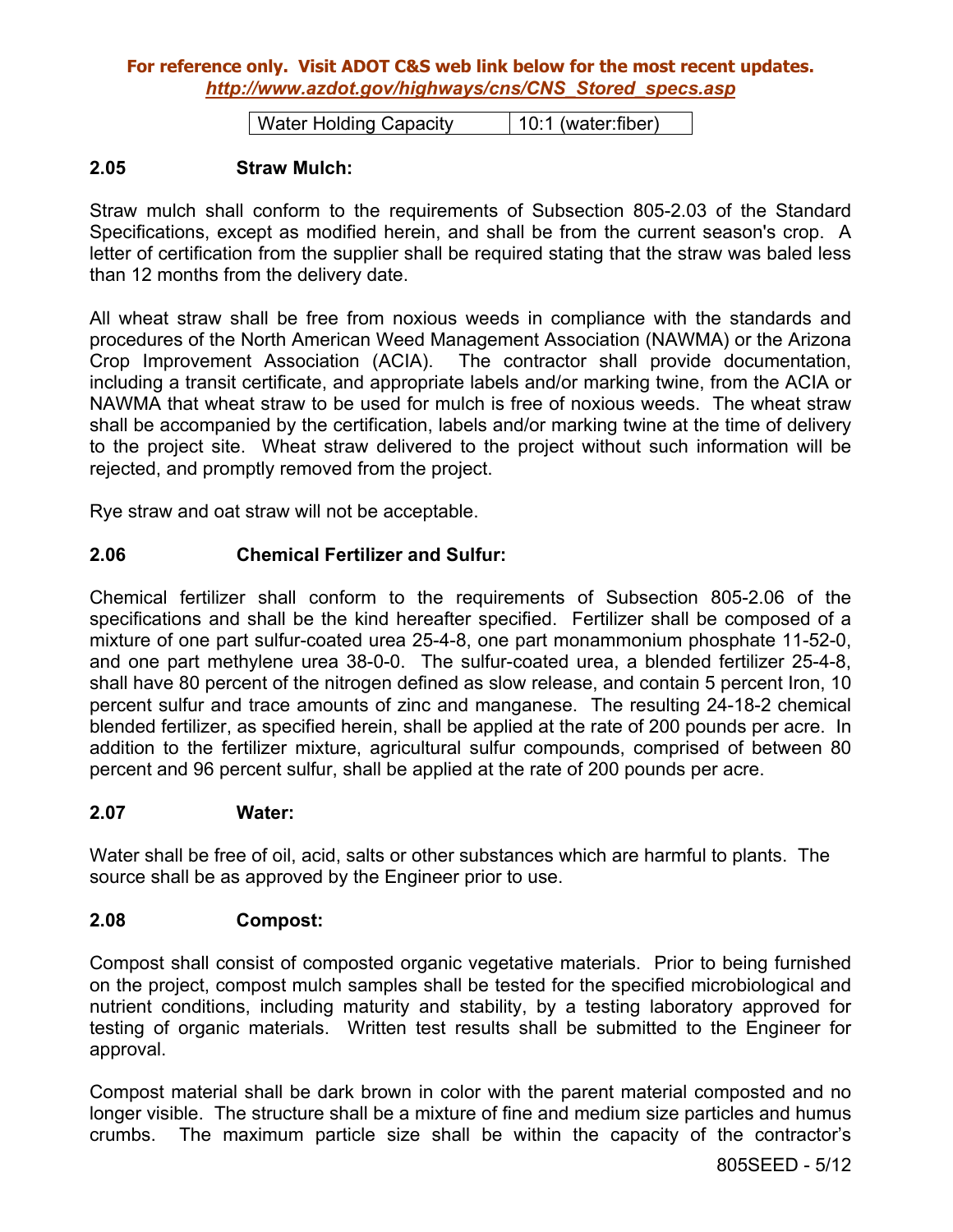equipment for application to the constructed slopes. The odor shall be that of rich humus with no ammonia or anaerobic odors.

| <b>TABLE 3</b>                 |                                    |  |  |  |
|--------------------------------|------------------------------------|--|--|--|
| Cation Exchange Capacity (CEC) | Greater than 60 meg/100 g          |  |  |  |
| Carbon: Nitrogen Ratio         | Less than 20:1                     |  |  |  |
| pH (of extract)                | $6.0 - 8.5$                        |  |  |  |
| <b>Organic Matter Content</b>  | Greater than 25%                   |  |  |  |
| Total Nitrogen (not added)     | Greater than 1%                    |  |  |  |
| Humic Acid                     | Greater than 5%                    |  |  |  |
| <b>Maturity Index</b>          | Greater than 50% on Maturity Index |  |  |  |
|                                | at a 10:1 ratio                    |  |  |  |
| <b>Stability</b>               | Less than 100 mb 02/Kg compost dry |  |  |  |
|                                | solids - hour                      |  |  |  |

Compost shall also meet the requirements of Table 3:

When specified, compost shall be applied to areas to be seeded at the specified rate per acre prior to final tillage for incorporation into the soil seedbed. Unless otherwise specified, compost shall be applied to areas to be seeded at 12 cubic yards per acre prior to final tillage for incorporation into the soil seedbed.

## **2.09 Soil Conditioners:**

Soil conditioners, when required, will be as shown in the Special Provisions.

## **3.0 Construction Requirements:**

#### **3.01 General:**

The contractor shall notify the Engineer at least two days prior to commencing seeding operations.

The equipment and methods used to distribute seeding materials shall provide an even and uniform application of seed, mulch, and other materials at the specified rates.

Unless specified otherwise in the Special Provisions, seeding operations shall not be performed on undisturbed soil outside the clearing and grubbing limits of the project or on steep rock cuts.

The contractor shall coordinate the seeding operations with the grading operations to determine mobilization frequency as embankment and cut slopes are finished throughout the duration of the project. Seeding shall be done during suitable weather and soil conditions for tillage and placement of materials. Seeding operations shall not be performed when wind would prevent uniform application of materials or would carry seeding materials into areas not designated to be seeded.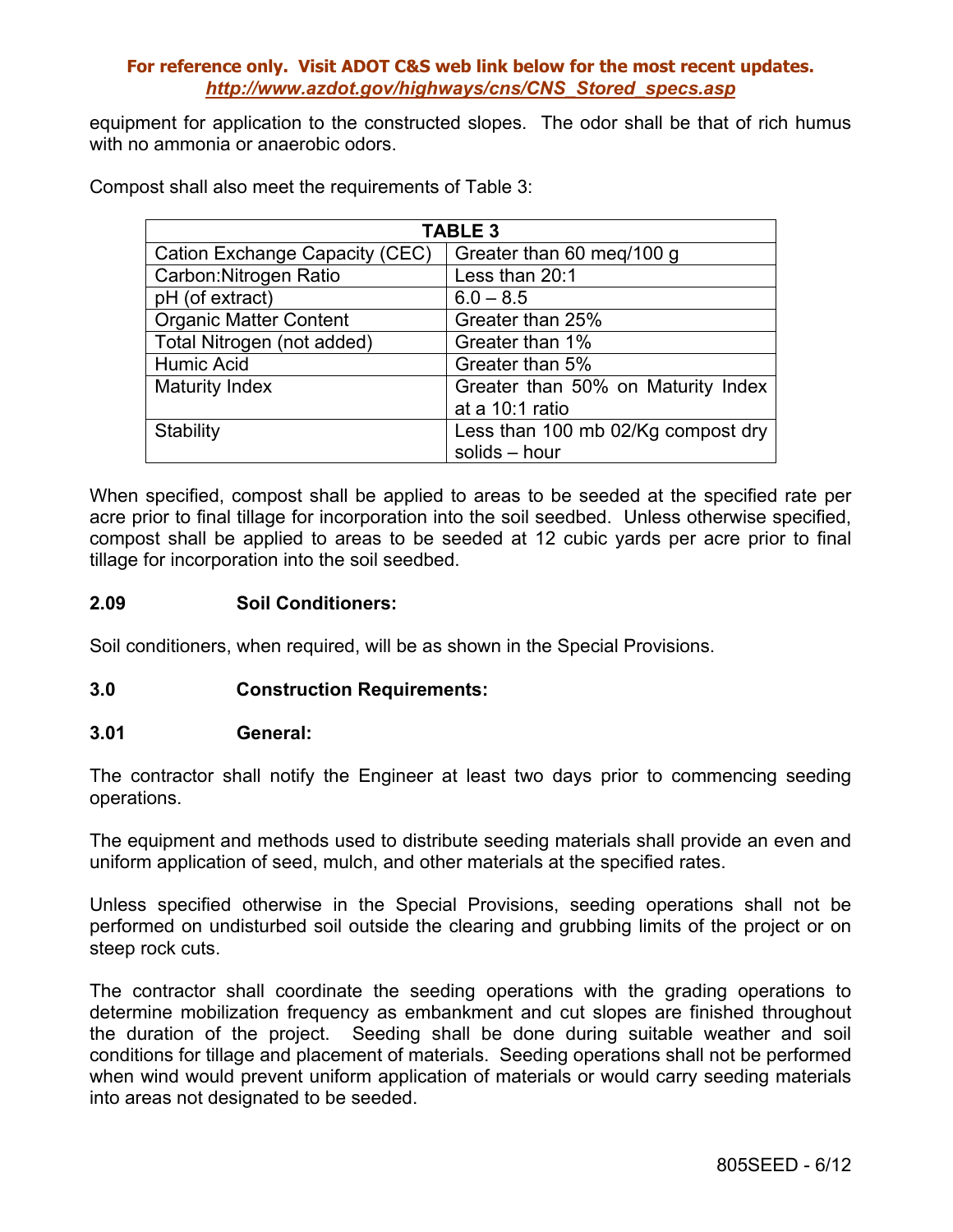The contractor shall not expose an area greater than 750,000 square feet at any one location within the project limits until the seeding proposed for that portion of the project has been installed and accepted by the Engineer. Seeding shall be accomplished within 14 days after slopes and disturbed areas have been completed. Seeding operations shall comply with Subsection 104.09 and the applicable portions of Section 203 of the specifications, and as directed by the Engineer.

Frequent mobilizations may be required to accomplish seeding as specified herein. The Department will consider the cost of such multiple mobilizations to be included in the price bid for the seeding. No adjustments will be made to the contract for the number of seeding mobilization activities. Should the contractor fail to provide seeding for a sub-area as specified herein, the Engineer will immediately notify the contractor of such non-compliance. Should the contractor fail to immediately remedy the unstabilized area, the Engineer may suspend work until such seeding stabilization has been completed, or proceed to provide the necessary seeding stabilization. The entire cost of such work will be deducted from the monies due or to become due to the contractor. In addition, no adjustment to the contract time will be made for suspensions resulting from the contractor's failure to provide seeding for a sub-area within the time periods specified herein.

Seeding shall also be applied to all new earthen and milled asphaltic concrete shoulder build-up areas. Unless directed by the Engineer, shoulder build-up areas shall not be tilled prior to seeding. Seeding and mulching shall be done in two separate steps. For the first step, seed shall be applied by hydroseeding for both types of shoulder build-up areas. For the second step, seeded shoulders comprised of milled asphaltic concrete shall have wood fiber mulch and tacking agent applied. For seeded earthen shoulders, the second step shall be application of straw mulch with tacking agent.

## **3.02 Tillage:**

Where equipment can operate, the area to be seeded shall be prepared with a ripper bar, chisel plow, or with other devices, which will provide thorough soil cultivation to the depth specified below. For areas too steep to be prepared for seeding after the slope has been completed, as determined by the Engineer, tillage shall be accomplished with appropriate equipment as the slope is being constructed. On slope areas, all tillage shall be directional along the contours of the areas involved. All areas, which are eroded shall be restored to the specified condition, grade and slope as directed prior to seeding.

On cut and fill slopes the operations shall be conducted in such a manner as to form minor ridges thereon to assist in retarding erosion and favor germination of the seed.

Except as specified herein, slopes shall be constructed in accordance with Subsection 203-3.03(B) of the specifications. Cut slopes flatter than 3:1 (horizontal to vertical) shall be tilled a minimum of 12 inches in depth, and fill slopes flatter than 3:1 shall be tilled to a sixinch minimum depth. All slopes steeper than 3:1, and areas which could potentially be affected by underground utilities, shall be tilled to a minimum 6 inches in depth, and left in a roughened condition as they are constructed.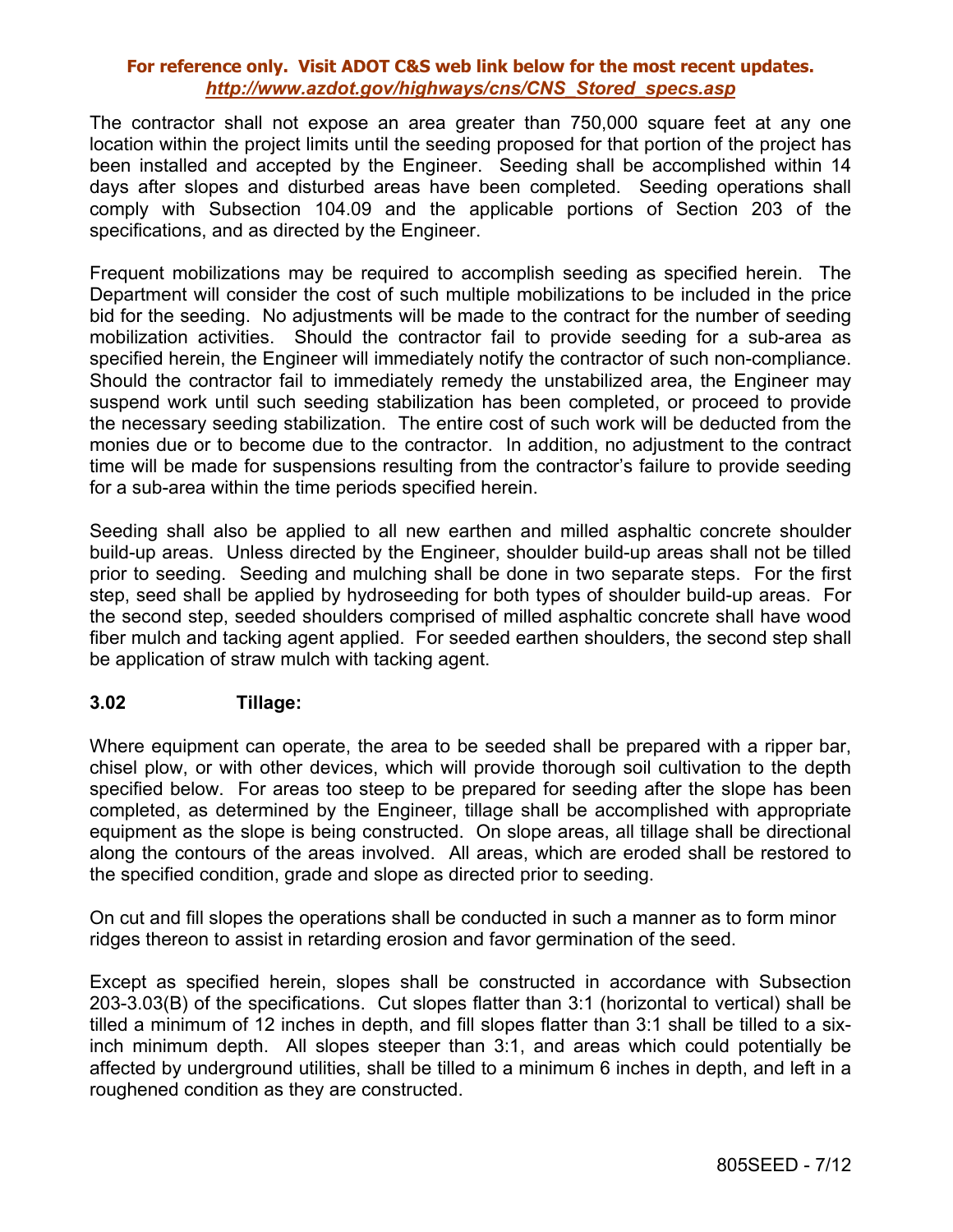Care shall be taken during the seeding operations to prevent damage to existing trees and shrubs in the seeding area in accordance with the requirements of Subsection 107.11 of the specifications.

Tillage may require passing the equipment over the area several times to provide thorough soil cultivation. Furrows from tillage shall be no more than 12 inches apart. No work shall be done when the moisture content of the soil is unfavorable to tillage.

All competitive vegetation shall be uprooted prior to seeding and the soil shall be left in a friable roughened condition free of clods or large stones over four inches in any dimension and other foreign material that would interfere with the seeding operation. Exposed stones larger than four inches shall be removed and disposed of in an approved manner prior to grading and seeding.

Regardless of the method of seeding application, all areas prepared with tilling shall have fertilizer and compost uniformly applied and incorporated into the soil at the specified rates per acre with final tillage and seeding. Slopes 3:1 and flatter shall have fertilizer and compost tilled into a minimum of the top four inches of the surface. Slopes steeper than 3:1 shall have fertilizer, soil amendments, and compost applied for incorporation into the soil as directed by the Engineer.

For mini-benched slopes, fertilizer, compost, and soil amendments shall be applied to at the specified rates with no tillage or incorporation.

## **3.03 Seeding:**

#### **(A) General:**

Drill seeding with straw mulch shall be considered as the preferred method of seed application when practicable. Unless otherwise specified by the Engineer, drill seeding shall be used for all areas with slopes of 3:1 or less.

Hydroseeding shall be the alternative method for seed distribution for slopes in excess of 3:1, and where drill seeding is not practicable or suitable for soil conditions and seed types, as determined by the Engineer.

Straw mulch or wood fiber mulch shall be applied on drilled or hydroseeded areas with crimping and tacking, as specified herein or directed by the Engineer, within 24 hours of seed application.

Unless otherwise specified in the Special Provisions, Class II seeding areas shall not be watered after planting.

## **(B) Drill Method:**

After the tillage and incorporation of fertilizer and compost is completed and accepted by the Engineer, seed shall be planted with a drill seeder capable of accurately metering the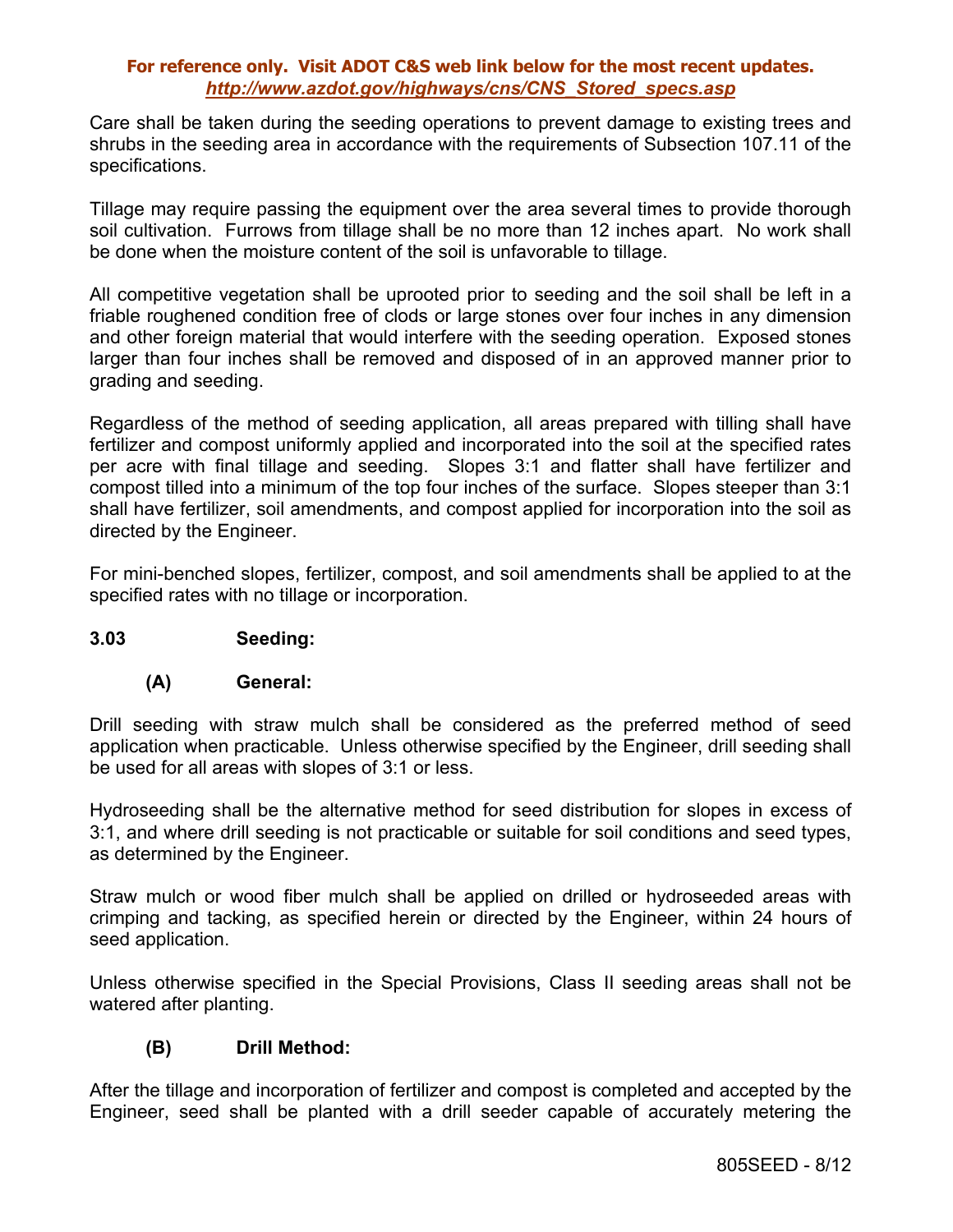specific seed mix. Use of a drill seeder shall not damage the prepared seedbed, and shall provide a soil cover over the planted seed.

Seed shall be planted approximately 1/4 inch deep, with a maximum depth of 1/2 inch. The distance between the furrows produced using the drill process shall not be more than eight inches. If the furrow openers on the drill exceed eight inches, the area shall be drilled twice. Seeding shall be done with grass seeding equipment with double disc openers, depth bands, packer wheels or drag chains, rate control attachments, seed boxes with agitators and separate boxes for small seed. Seed of different sizes shall be sowed from at least two separate boxes adjusted or set to provide the planting rate as specified.

# **(C) Hydroseed Method:**

Areas and seed types not suitable for drill-seeding, as directed by the Engineer, shall be hydroseeded with straw mulch or wood fiber mulch applied following application of the seed. The contract-specified seed shall be applied in a slurry containing a minimum of 40 pounds tacking agent and 200 pounds of wood fiber mulch per acre. Seed shall not be in the slurry for more than 30 minutes. Seed planted by this method will not require covering with soil. Soil areas shall be tilled to produce loose and friable surfaces with crusted hard soils broken up prior to hydroseeding.

# **3.04 Applying Straw Mulch:**

## **(A) General:**

Within 24 hours after each area is planted, straw mulch shall be uniformly applied at the minimum rate of 2 1/2 tons per acre for crimped and tacked areas and minimum 2 tons per acre for tacked-only areas. Unless otherwise specified by the Engineer, straw mulch shall be applied to both drill seeded and hydroseeded areas.

During seeding and mulching operations, care shall be exercised to prevent drift and displacement of materials. Mulch material which is placed upon trees and shrubs, roadways, structures and upon any areas where mulching is not specified or which is placed in excessive depths on mulching areas shall be removed as directed. Mulch materials which are deposited in a matted condition shall be loosened and uniformly spread, to the specified depth, over the mulching areas. Any unevenness in materials shall be immediately corrected by the contractor.

Except as specified in the next paragraph, straw mulch applied to drill seeded or hydroseeded areas shall be immediately affixed by crimping and tacking after application. No mulch shall be applied to seeding areas which can not be crimped and/or tacked by the end of each day. Any drifting or displacement of mulch before crimping and/or tacking shall be corrected by the contractor at no additional cost to the Department.

Crimping shall not be required for areas that are steeper than 3:1. Crimping may also be waived, when specifically directed by the Engineer, for drill seeded or hydroseeded areas with rocky conditions or other areas deemed unsuitable by the Engineer for crimping. Straw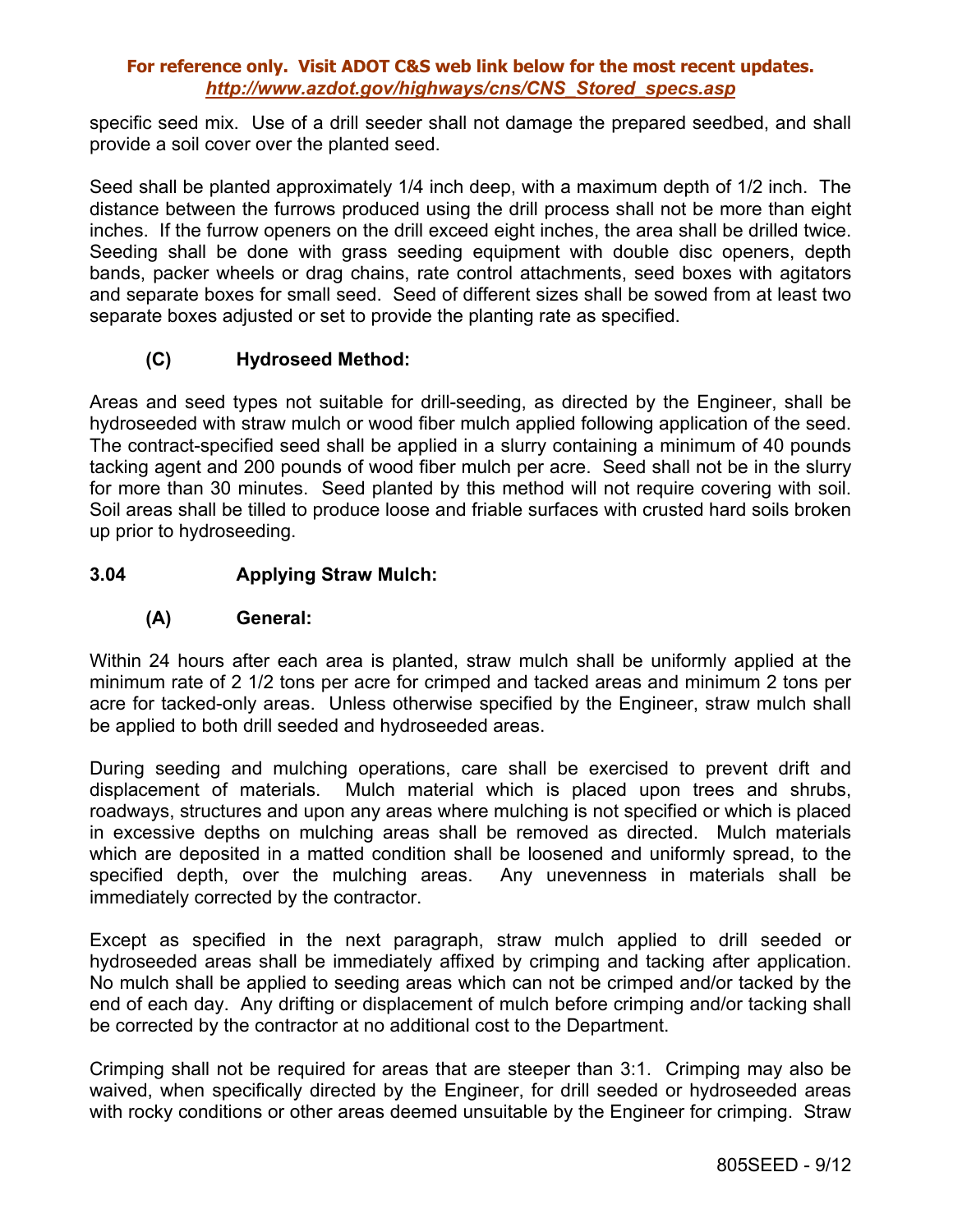mulch applied to such drill seeded or hydroseeded areas shall only be tacked, as specified in Subsection 3.04(C) below.

Prior to the application of a tacking agent, protective covering shall be placed on all structures and objects where stains would be objectionable. All necessary precautions shall be taken to protect the traveling public and vehicles from damage due to drifting spray.

# **(B) Anchorage by Crimping:**

Except as specified above in 3.04(A), crimping shall be required for all straw mulched areas. Straw mulch shall be anchored into the soil with a heavy disc. Discs shall be flat and serrated with at least 1/4 inch thickness having dull edges and spaced no more than nine inches apart. Straw mulch shall be anchored to a depth of at least two inches and shall not be covered with an excessive amount of soil. Anchoring operations shall be across the slopes where practical with no more than two passes of the anchoring equipment. Immediately following the crimping operation, the crimped area shall be tacked as specified in Subsection 3.04(C) below.

# **(C) Anchorage by Tacking:**

Straw mulch shall be anchored by tacking using a slurry consisting of a minimum of 150 pounds of tacking agent, 500 pounds of wood fiber mulch, and 300 gallons of water per acre. The contractor may increase the quantities of components to ensure the stability of the straw mulch to provide erosion control during the 45 calendar-day maintenance period at no additional cost to the Department.

# **3.05 Applying Wood Fiber Mulch with Tacking Agent:**

Areas seeded but not practical for straw mulch, as determined by the Engineer, shall have wood fiber mulch with tacking agent applied at the variable rates shown in the Table 4 below.

| <b>TABLE 4</b>                    |                                                          |                                              |  |  |  |
|-----------------------------------|----------------------------------------------------------|----------------------------------------------|--|--|--|
| Slope (H:V)                       | <b>Tacking agent (Pounds)</b><br>pure mucilage per acre) | <b>Wood Fiber Mulch</b><br>(Pounds per acre) |  |  |  |
| Flat to 4:1                       | 50                                                       | 1,000                                        |  |  |  |
| From greater than 4:1<br>to $3:1$ | 100                                                      | 2,000                                        |  |  |  |
| From greater than 3:1<br>to $2:1$ | 150                                                      | 2,500                                        |  |  |  |
| Greater than 2:1                  | 200                                                      | 3,000                                        |  |  |  |
| Erosive Soil Slopes*              | 300                                                      | 3,500                                        |  |  |  |
| *As determined by Engineer        |                                                          |                                              |  |  |  |

The contractor shall submit a batch (tank) mix quantity schedule for seed application and the temporary erosion control mulch application for approval of the Engineers prior to mixing seed, fertilizer, wood fiber mulch and tacking agent in a slurry. Batch mixing and coverage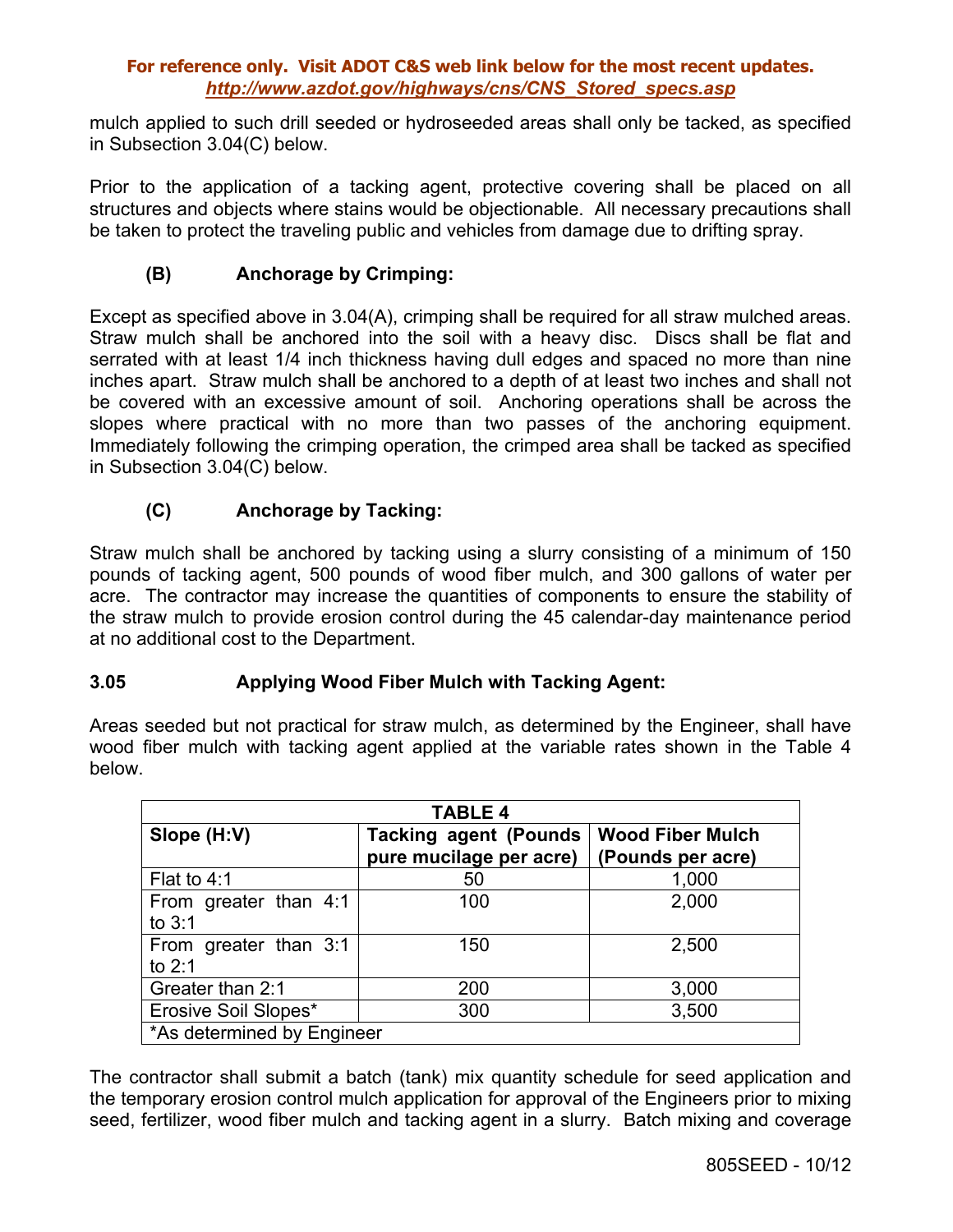will be monitored throughout the seeding operations. The contractor shall coordinate the mixing and application operations with the Engineer in advance of all mixing.

### **3.06 Seeding Acceptance:**

After application the Engineer will inspect seeded areas or sub-areas for conformance to the contract requirements. The contractor shall correct, to the satisfaction of the Engineer, any areas not conforming to the specifications. The 45-day maintenance period will begin upon acceptance of the area by the Engineer.

The contractor shall maintain and stabilize each area or sub-area, including shoulder build-up areas, for a minimum period of 45 calendar days after application of the seeding and mulching materials, and acceptance by the Engineer. Any areas damaged from erosion, or that have less than 90 percent of applied mulch remaining, shall be re-seeded, re-mulched, and re-tacked at no additional cost to the Department.

Except for landscape projects, seeding shall be completed, including the 45 calendar-day maintenance period, before the end of the contract time, or sooner if required in the SWPPP or elsewhere in the contract documents. Seeding used as part of a landscape project shall be completed, including the 45 calendar-day maintenance period, before the end of the Construction Phase.

### **4.0 Method of Measurement:**

Seeding (Class II) will be measured by the acre, to the nearest one acre of ground surface seeded. Measurements will be along the ground surface for the areas seeded and mulched, as approved by the Engineer.

## **5.0 Basis of Payment:**

The accepted quantities for Seeding (Class II), measured as provided above, will be paid in two phases corresponding to the application stage and the 45 calendar-day maintenance stage.

Upon completion of the application stage and acceptance by the Engineer, the contractor will be paid 70 percent of the contract bid price per acre for the completed work. Such price will be considered full compensation for furnishing and applying the contract-specified seed mix, fertilizers, soil amendments, tillage, mulch materials, and tacking agent, all required testing, and all equipment and labor required to complete the work as specified herein.

Upon completion of the 45 calendar-day maintenance stage, and acceptance by the Engineer, the contractor will be paid 30 percent of the contract bid price per acre for the completed work. Such price will be considered full compensation for seeding maintenance, including all equipment, labor, and materials required to correct deficiencies in seeded, mulched areas, as specified herein.